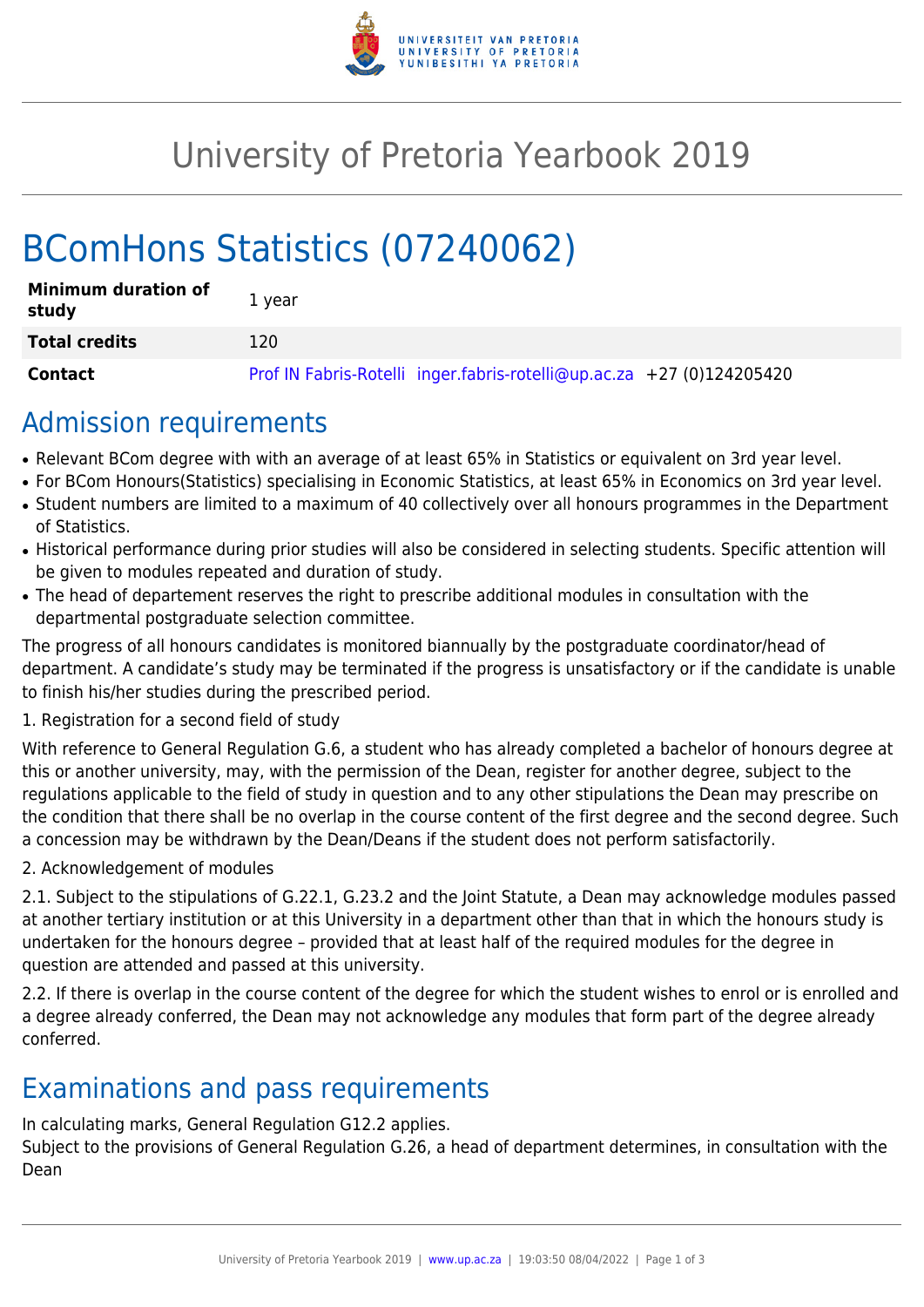

- when the honours examinations in his/her department will take place, provided that:
- i. honours examinations which do not take place before the end of the academic year must take place no later than 18 January of the following year, and all examination results must be submitted to Student Administration by 25 January; and
- ii. honours examinations which do not take place before the end of the first semester may take place no later than 15 July, and all examination results must be submitted to Student Administration on or before 18 July.
- whether a candidate will be admitted to a supplementary examination, provided that a supplementary examination is granted, only once in a maximum of two prescribed semester modules or once in one year module;
- supplementary examinations (if granted) cover the same subject matter as was the case for the examinations;
- NB: For the purpose of this provision, the phrase "not sit for an examination more than twice in the same subject" as it appears in General Regulation G.18.2, implies that a candidate may not be admitted to an examination in a module, including a supplementary examination, more than three times.
- the manner in which research reports are prepared and examined in his/her department.

**NB**: Full details are published in each department's postgraduate information brochure, which is available from the relevant head of department. The minimum pass mark for a research report is 50%. The provisions regarding pass requirements for dissertations contained in General Regulation G.12.2 apply mutatis mutandis to research reports.

Subject to the provisions of General Regulation G.12.2.1.3, the subminimum required in subdivisions of modules is published in the study guides, which is available from the relevant head of department.